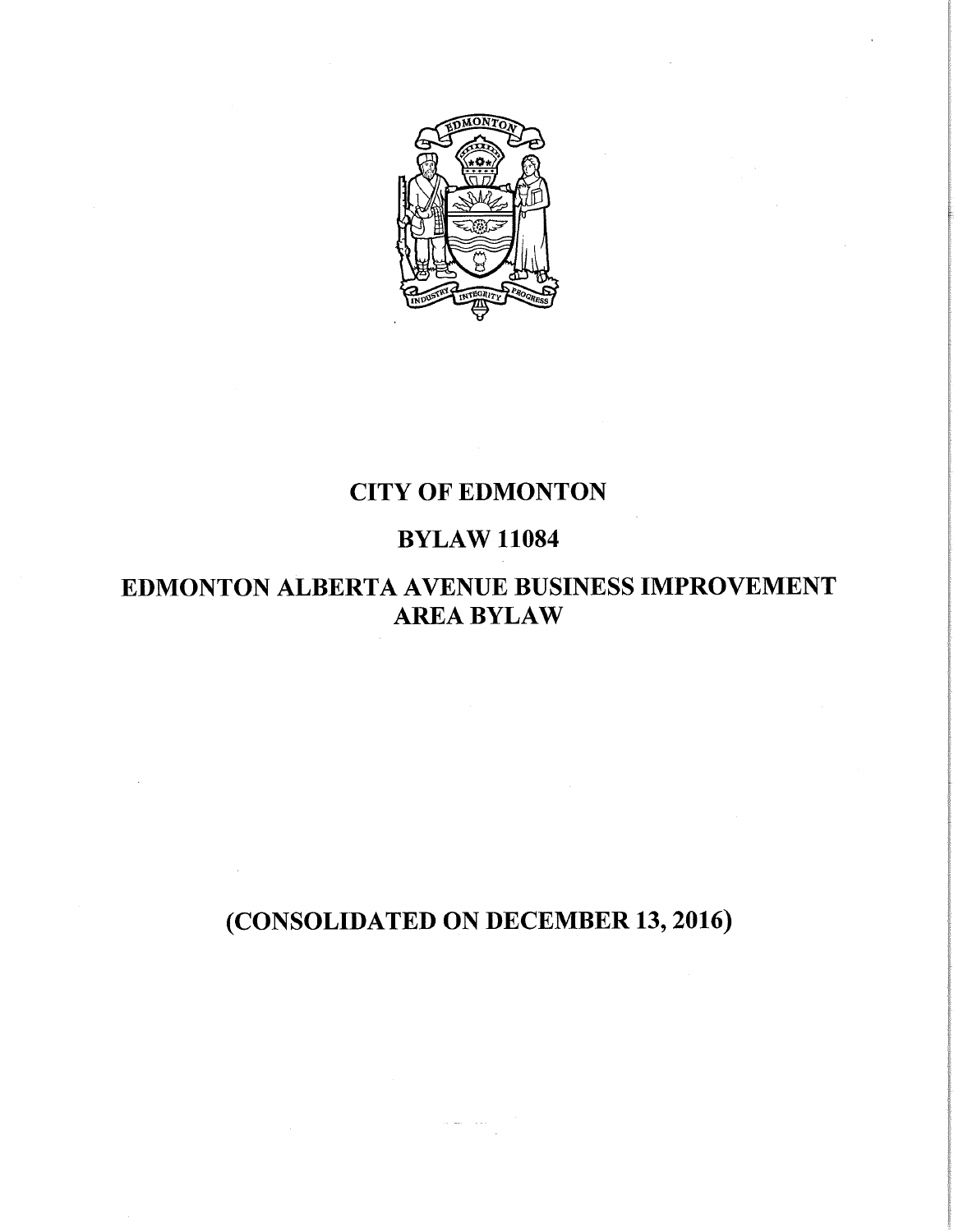# **BYLAW NO. 11084**

# **EDMONTON ALBERTA AVENUE BUSINESS IMPROVEMENT AREA BYLAW**

(S.2, Bylaw 13915, April 19, 2005) (S.2(a), Bylaw 17785, December 13, 2016)

**WHEREAS** the Municipal Council of the City of Edmonton has received a request, appended hereto and forming Appendix "A" to this Bylaw, pursuant to Section 50 of the Municipal Government Act and the Business Revitalization Zone Regulations (Alta. Reg. 377/94), to

- (a) designate a prescribed area as a business revitalization zone;
- (b) designate a name for the zone;
- (c) establish a board for the zone;
- (d) specify the number of board members, describe the term of office of board members, the method of filling vacancies on the board and related matters;
- (e) authorize a business assessment in the zone to be used for the purposes of the business revitalization zone tax, if a council has not passed a business tax bylaw for the municipality.

**AND WHEREAS** on June 23, 1995, notice of the intention of Council to pass this Bylaw was mailed to every person who is shown on the current assessment roll of the City as being assessed for business taxes within the boundaries of the Business Revitalization Zone;

**AND WHEREAS** no petition objecting to the passing of this Bylaw has been received by the Municipal Council of the City;

**NOW THEREFORE** the Municipal Council of the City of Edmonton, duly assembled, enacts as follows:

**DEFINITIONS** 1 In this bylaw, unless the context otherwise requires:

- **(a) "Board"** means all Directors of the Business Improvement Area as appointed by Council from time to time;
- **(b) "City"** means the municipal corporation of the City of Edmonton;
- **(c) "Council"** means the municipal council of the City of Edmonton;
- **(d) "Director"** means a person appointed by Council pursuant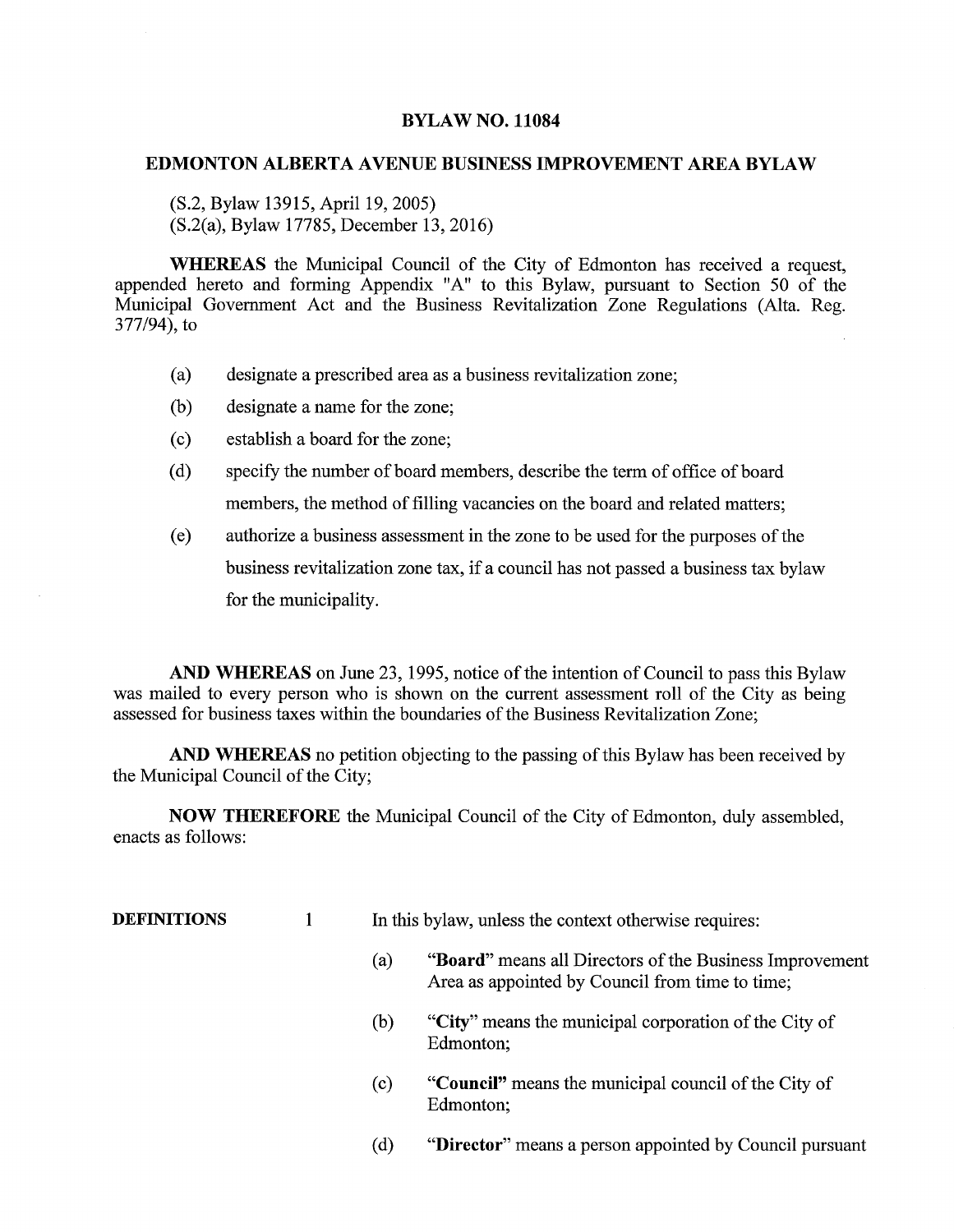|                                                             |                |     | to section 6 of this bylaw;                                                                                                                                                                                                                                                                                                           |
|-------------------------------------------------------------|----------------|-----|---------------------------------------------------------------------------------------------------------------------------------------------------------------------------------------------------------------------------------------------------------------------------------------------------------------------------------------|
|                                                             |                | (e) | "Member" means a business assessed for business taxes<br>within the Edmonton Alberta Avenue Business<br>Improvement Area;                                                                                                                                                                                                             |
|                                                             |                | (f) | "MGA" means the <i>Municipal Government Act</i> , S.A. 2000,<br>c. $M-26$ ;                                                                                                                                                                                                                                                           |
|                                                             |                | (g) | "Person" includes an individual, partnership, association,<br>corporation, trustee, executor, administrator or legal<br>representative; and                                                                                                                                                                                           |
|                                                             |                | (h) | Deleted                                                                                                                                                                                                                                                                                                                               |
|                                                             |                |     | (S.3, Bylaw 13915, April 19, 2005)<br>(S.2(b), 3, 4(a), Bylaw 17785, December 13, 2016)                                                                                                                                                                                                                                               |
| <b>DESIGNATION OF</b><br><b>THE ZONE</b>                    | $\overline{2}$ |     | That area, the boundaries of which are outlined on the map<br>attached hereto as Appendix "B" and forming part of this Bylaw,<br>and which are more particularly described in Appendix "C"<br>attached hereto and forming part of this Bylaw, is hereby<br>designated as the "Edmonton Alberta Avenue Business"<br>Improvement Area". |
|                                                             |                |     | (S.4, Bylaw 13915, April 19, 2005)<br>(S.2(c), Bylaw 17785, December 13, 2016)                                                                                                                                                                                                                                                        |
| <b>ESTABLISHMENT</b><br><b>OF THE</b><br><b>ASSOCIATION</b> | 3              |     | (1) The Board of Directors of the Edmonton Alberta Avenue Business<br>Improvement Area is hereby established as a corporation pursuant<br>to Section $51(2)$ of the Municipal Government Act, under the name<br>"Alberta Avenue Business Association".                                                                                |
|                                                             |                |     | (2) The Corporation hereby established shall consist of Directors<br>appointed from time to time in accordance with Section 6 hereof.                                                                                                                                                                                                 |
|                                                             |                |     | (S.5, Bylaw 13915, April 19, 2005)<br>(S.4(b), Bylaw 17785, December 13, 2016)                                                                                                                                                                                                                                                        |
| <b>PURPOSES OF THE</b><br><b>ZONE</b>                       | 4              |     | The objects or purposes for which the Edmonton Alberta Avenue<br>Business Improvement Area are established are:                                                                                                                                                                                                                       |
|                                                             |                | (a) | improving, beautifying and maintaining property in the<br>Edmonton Alberta Avenue Business Improvement Area;                                                                                                                                                                                                                          |
|                                                             |                | (b) | developing, improving, and maintaining public parking;<br>and                                                                                                                                                                                                                                                                         |
|                                                             |                |     |                                                                                                                                                                                                                                                                                                                                       |

 $\mathcal{L}^{\text{max}}_{\text{max}}$  and  $\mathcal{L}^{\text{max}}_{\text{max}}$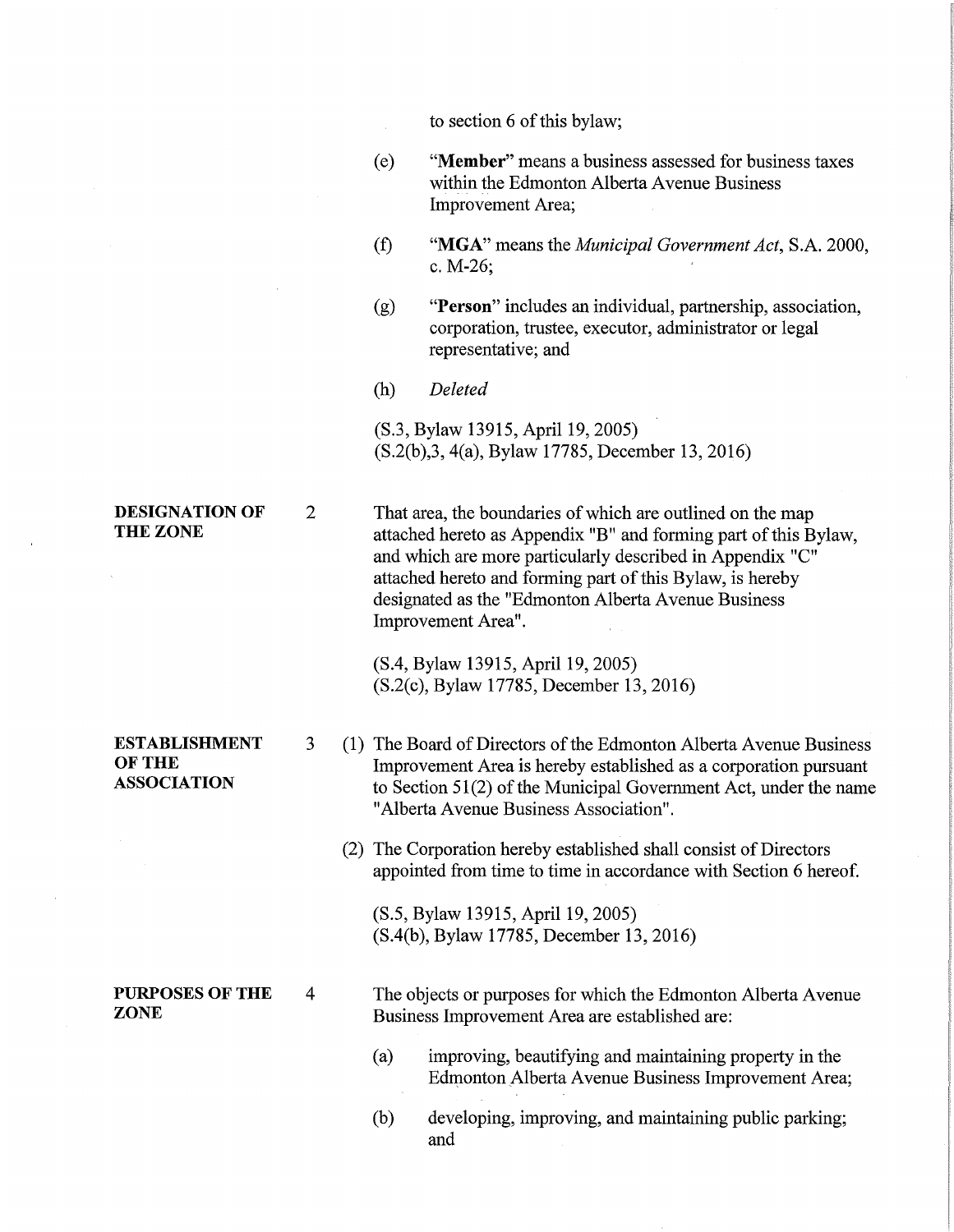|                                        |   | (c)<br>promoting the Edmonton Alberta Avenue Business<br>Improvement Area as a business or shopping district.                                                                                                                                                                                                                                                                                                                        |
|----------------------------------------|---|--------------------------------------------------------------------------------------------------------------------------------------------------------------------------------------------------------------------------------------------------------------------------------------------------------------------------------------------------------------------------------------------------------------------------------------|
|                                        |   | (S.4(c), Bylaw 17785, December 13, 2016)                                                                                                                                                                                                                                                                                                                                                                                             |
| <b>POWERS OF</b><br><b>ASSOCIATION</b> | 5 | (1) Subject to the provisions of this bylaw and every other applicable<br>bylaw of the City or statute or regulations of the Province, the<br>Edmonton Alberta Avenue Business Improvement Area shall have<br>the power to do all things necessarily incidental to the attainment<br>of its objects.                                                                                                                                 |
|                                        |   | (2) Nothing in this bylaw shall be construed as giving the Edmonton<br>Alberta Avenue Business Improvement Area the power to borrow<br>money or otherwise pledge its assets without the express direction<br>of Council.                                                                                                                                                                                                             |
|                                        |   | (S.4(d), Bylaw, 17785, December 13, 2016)                                                                                                                                                                                                                                                                                                                                                                                            |
| <b>DIRECTORS</b>                       | 6 | (1) The Board of the Edmonton Alberta Avenue Business<br>Improvement Area shall consist of fifteen Directors appointed by<br>Council.                                                                                                                                                                                                                                                                                                |
|                                        |   | (2) At the recommendation of the Board, Council may appoint fewer<br>than fifteen Directors.                                                                                                                                                                                                                                                                                                                                         |
|                                        |   | (3) Each appointment made by Council is for a term of one year with<br>no maximum number of terms.                                                                                                                                                                                                                                                                                                                                   |
|                                        |   | (4) No person shall be appointed as a Director unless that person:                                                                                                                                                                                                                                                                                                                                                                   |
|                                        |   | has been nominated in writing, submitted to the Board<br>$\left( a\right)$<br>before close of nominations, for appointment as a Director,<br>by any person in the Edmonton Alberta Avenue Business<br>Improvement Area who is shown on the current assessment<br>roll of the City as being assessed for business taxes with<br>respect to a business carried on within the Edmonton<br>Alberta Avenue Business Improvement Area, and |
|                                        |   | (b)<br>has consented to act as a Director, in writing submitted to<br>the Board prior to that person's appointment.                                                                                                                                                                                                                                                                                                                  |
|                                        |   | (5) A majority of existing, appointed members constitutes quorum.                                                                                                                                                                                                                                                                                                                                                                    |
|                                        |   | (S.4(e), Bylaw 17785, December 13, 2016)                                                                                                                                                                                                                                                                                                                                                                                             |
| <b>REMUNERATION</b>                    | 7 | (1) The position of a Director is voluntary, and no remuneration will<br>be paid for services as a Director.                                                                                                                                                                                                                                                                                                                         |
|                                        |   | (2) Directors shall be reimbursed for expenses necessarily incurred in<br>the performance of duties as a Director.                                                                                                                                                                                                                                                                                                                   |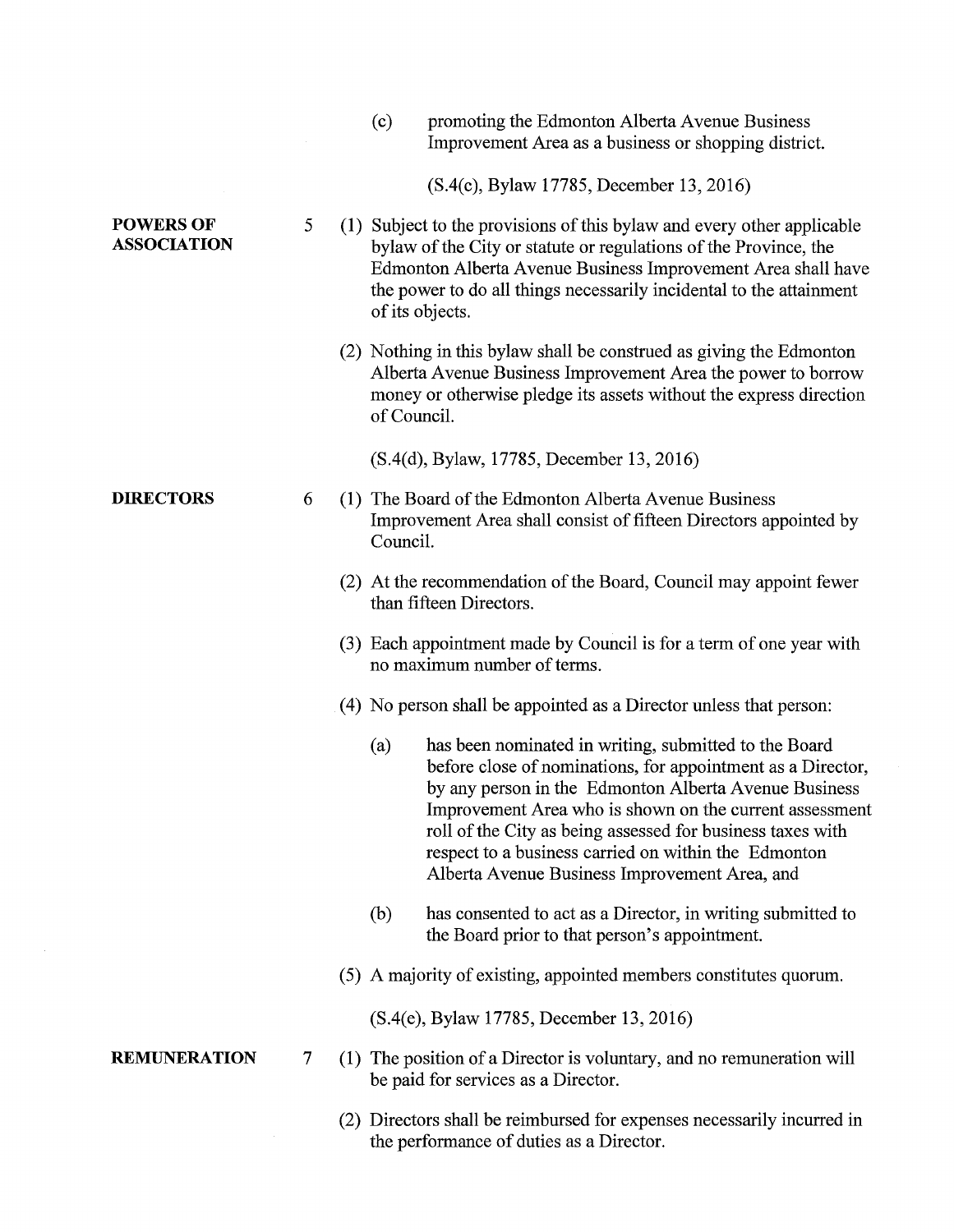**PROCEDURES FOR** 8 (1) The Board shall manage the business and affairs of the Edmonton<br>THE BOARD Alberta Avenue Business Improvement Area Alberta Avenue Business Improvement Area.

(S.4(f), Bylaw 17785, December 13, 2016)

- (2) The Board shall meet at least quarterly and may meet more frequently, as it sees fit, for the dispatch of business.
- (3) The Directors shall:
	- (a) elect one of their number as Chair of the Board to preside at all meetings of the Board, and
	- (b) determine the period for which that person is to hold office.
- (4) If the Chair is not present within fifteen (15) minutes from the time fixed for the holding of any meeting, the Directors present shall choose one of their number to be the Chair of the meeting.
- (5) A motion\_is lost when the vote is tied.
- (6) The Board may delegate any of the Board's powers to a committee or committees consisting of one or more Directors.
- 9 (1) The financial year of the Board is the calendar year.
	- (2) The Board may appoint such officers of the Edmonton Alberta Avenue Business Improvement Area as the Board sees fit and may specify the powers and duties of such officers and, subject to the provisions of this bylaw, may delegate to any officer such of the powers of the Board as the Board thinks fit.
	- (3) If a Director or a Director's family member, as defined within the MGA, has a pecuniary interest in a matter before the Board, the Director shall be precluded from voting or participating in the discussion.
	- (4) The Edmonton Alberta Avenue Business Improvement Area may have a corporate seal, which seal may be adopted or changed from time to time by the Board and on which the name of the Edmonton Alberta Avenue Business Improvement Area shall appear.
	- (5) The banking business of the Edmonton Alberta Avenue Business Improvement Area shall be transacted with such banks or financial institutions as the Board may from time to time designate, and shall be transacted in accordance with such agreements, instructions, and delegations of power as the Board may from time to time prescribe.
	- (6) The Board shall cause true accounts to be kept of the sums of money received and expended by the Edmonton Alberta Avenue

FINANCIAL MATTERS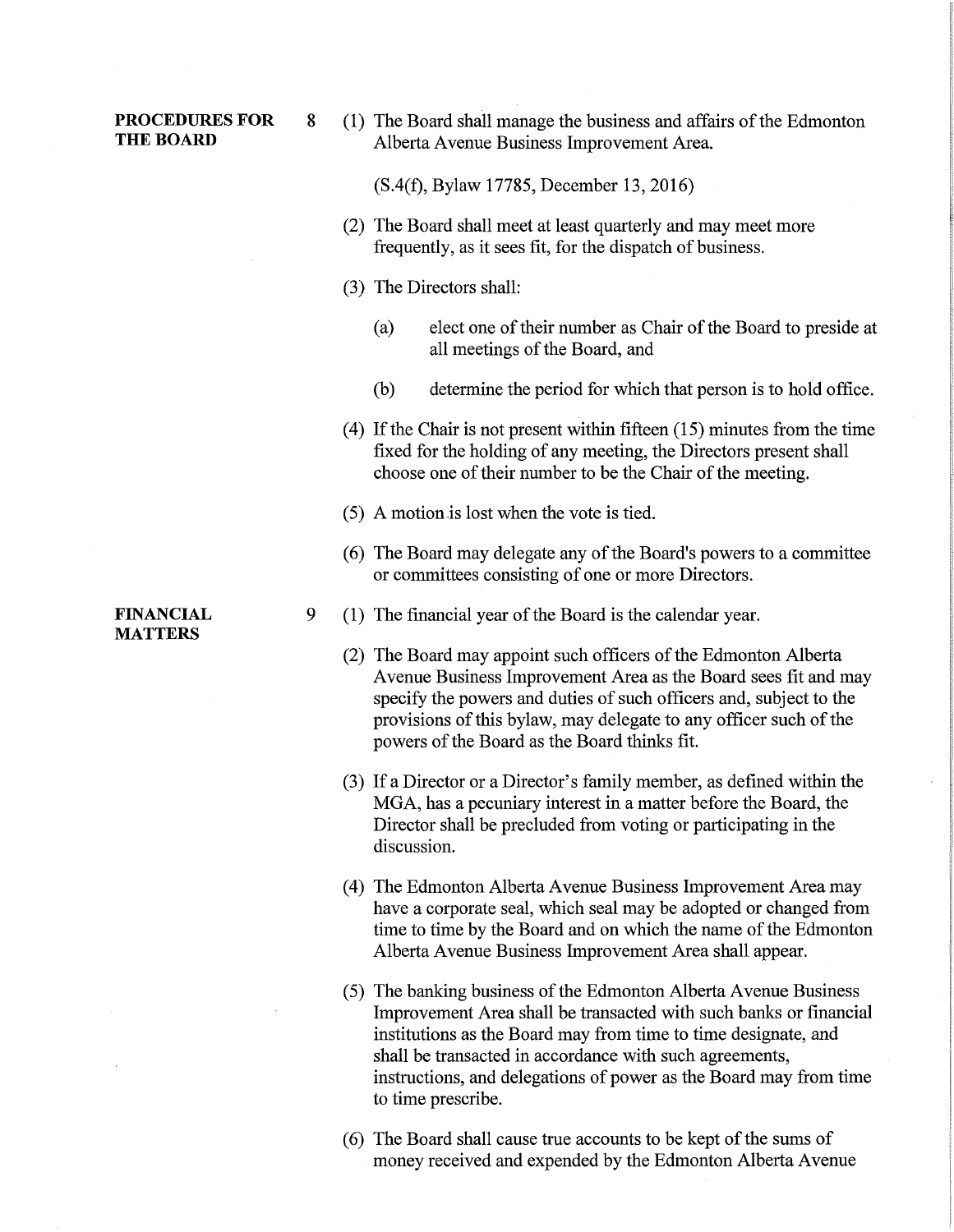Business Improvement Area and the matter or matters in respect of which such receipts and expenditures take place, all acquisitions and dispositions of property of the Association, and all the assets and liabilities of the Edmonton Alberta Avenue Business Improvement Area.

- (7) The books of account of the Edmonton Alberta Avenue Business Improvement Area shall be kept at such place or places as the Board thinks fit, and no person, other than a Director, an officer, the City Auditor, or an officer, accountant, or other person, whose duty to the Edmonton Alberta Avenue Business Improvement Area or to the Council require that person to do so, shall have any right to inspect any account or book or document of the Edmonton Alberta Avenue Business Improvement Area except as may be authorized by the Board, by Council, or by statute.
- (8) The Board shall, in each year at the time and in the form prescribed by the Council, submit to the Council, for its approval, estimates of revenues and expenditures expected to be received and made by the Edmonton Alberta Avenue Business Improvement Area for the next fiscal year.
- (9) The Board shall present and review these estimates with its Members at the annual general meeting and subsequently revise, if necessary, and approve them prior to their submission to Council.
- (10) The Board shall notify by mail, personal delivery, or a combination of the two, all businesses within the Edmonton Alberta Avenue Business Improvement Area listed in the current assessment roll of the proposed budget, and of the date and place when Council will consider approval of the proposed budget.

(S.4(g), Bylaw 17785, December 13, 2016)

- 10 (1) In each calendar year, prior to submitting its estimates of revenues and expenditures to Council, the Board shall hold an annual general meeting of all Members.
	- (2) Written notice of the annual meeting shall be sent by mail, personal delivery, or a combination of the two, to all Members, at least fourteen (14) days prior to the meeting date.
	- (3) At the annual meeting the Board shall:
		- (a) review with Members its estimates of revenues and expenditures for the next calendar year;
		- (b) review with Members any nominations for new Directors from the Members for the next calendar year received by

ANNUAL GENERAL MEETINGS AND SPECIAL **MEETINGS OF THE** BOARD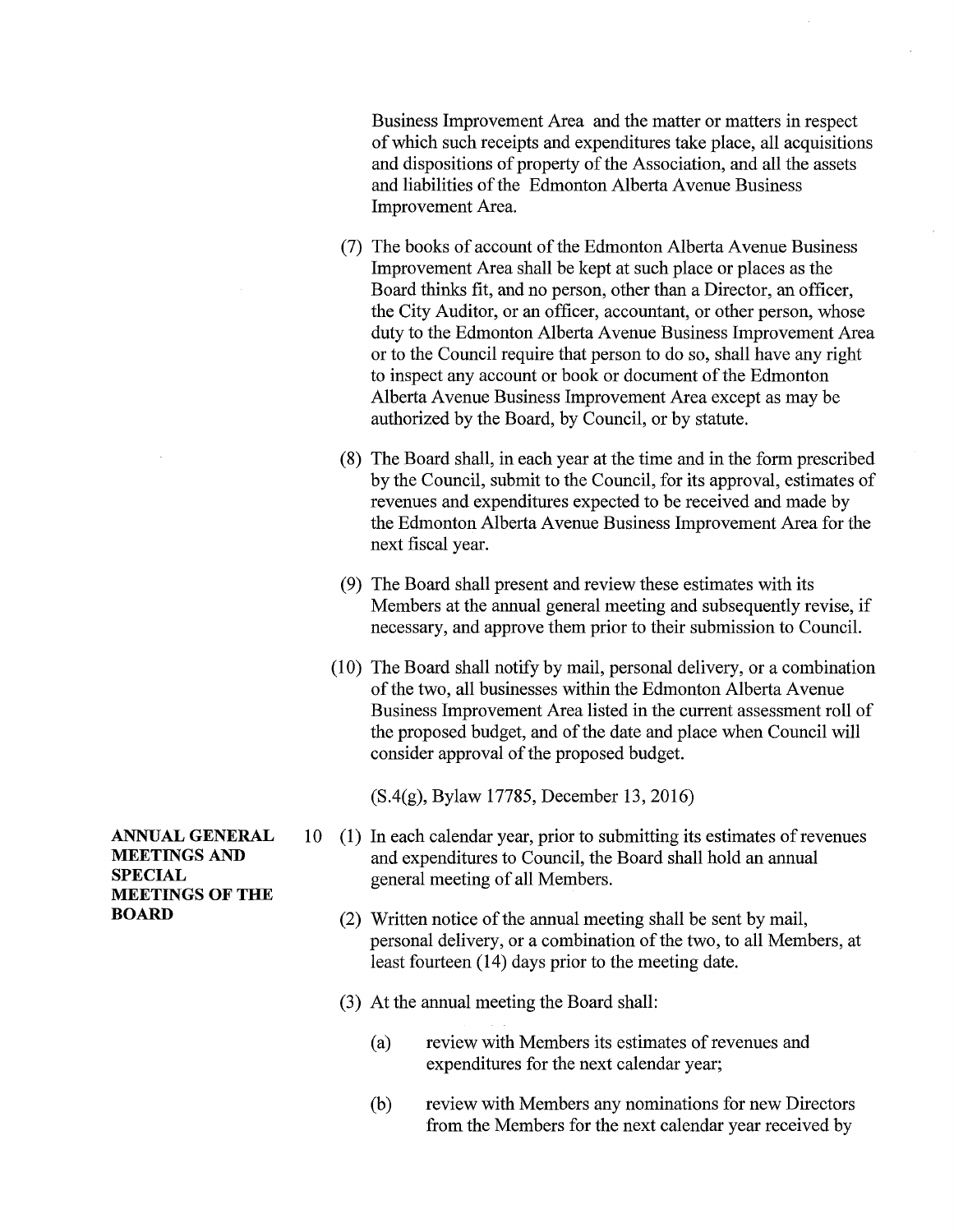the Board prior to the meeting;

- (c) seek any additional nominations for new Directors for the next calendar year; and
- (d) close the nomination period permanently for new Directors for the next calendar year.
- (4) For the purposes of any vote of the membership during the annual meeting or a special meeting, the following voting procedures shall apply:
	- (a) Each Member shall be entitled to one vote;
	- (b) In order to be eligible to vote, each representative shall present to the Board upon arrival at the meeting, an original signed statement giving the bearer permission to represent the Member in any vote at that meeting; and
	- (c) Motions are passed by a majority of the votes cast by the Members present at the meeting.

ANNUAL **REPORT 11** The Board shall prepare and submit to Council an annual report of the activity of the Edmonton Alberta Avenue Business Improvement Area at the time specified by Council, together with an audited financial statement of the Edmonton Alberta Avenue Business Improvement Area comprised of an income and expenditure account and a balance sheet and any other statements and reports required by Council.

> (S.6, Bylaw 13915, April 19, 2005) (S.4(h), Bylaw 17785, December 13, 2016)

(NOTE: Consolidation made under Section 69 of the *Municipal Government Act,* R.S.A. 2000, c.M-26 and Bylaw 16620 Section 16, and printed under the City Manager's authority)

Bylaw 11084 passed by Council September 13, 1995

Amendments:

Bylaw 11371, December 10, 1996

Bylaw 13915, April 19, 2005

Bylaw 17785, December 13, 2016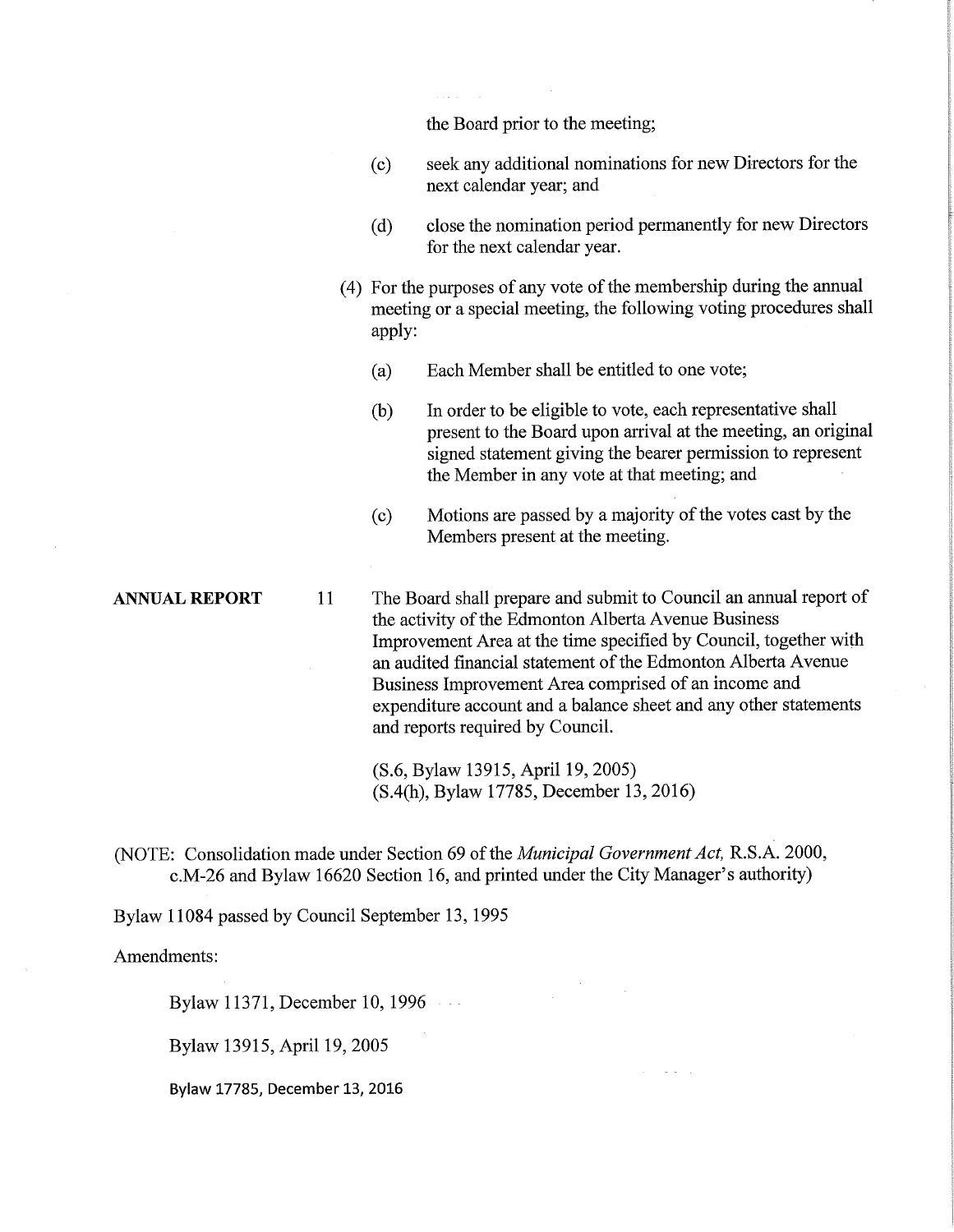## Alberta Avenue Business Association

June 9, 1995

City of Edmonton City Clerks Office 3rd Floor, City Hall 1 Sir Winston Churchill Square Edmonton, Alberta T5J 2R7

To Whom it May Concern:

The Alberta Avenue Business Association officially requests that the City of Edmonton designate the area described in the following documents as a Business Revitalization Zone.

Sincerely,

S Bhylderk

Wilf Brooks Sharon Blacklock Alberta Avenue Business Association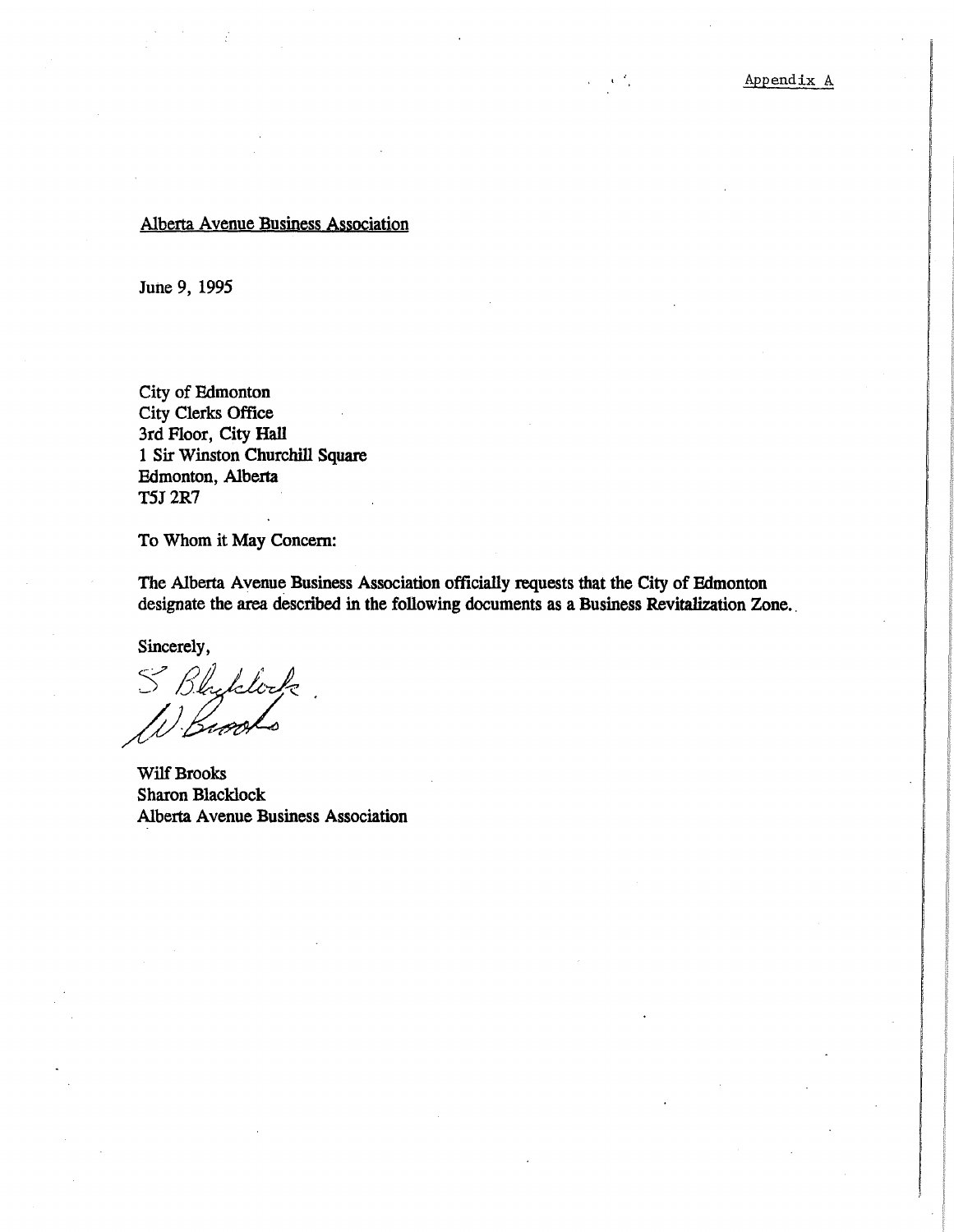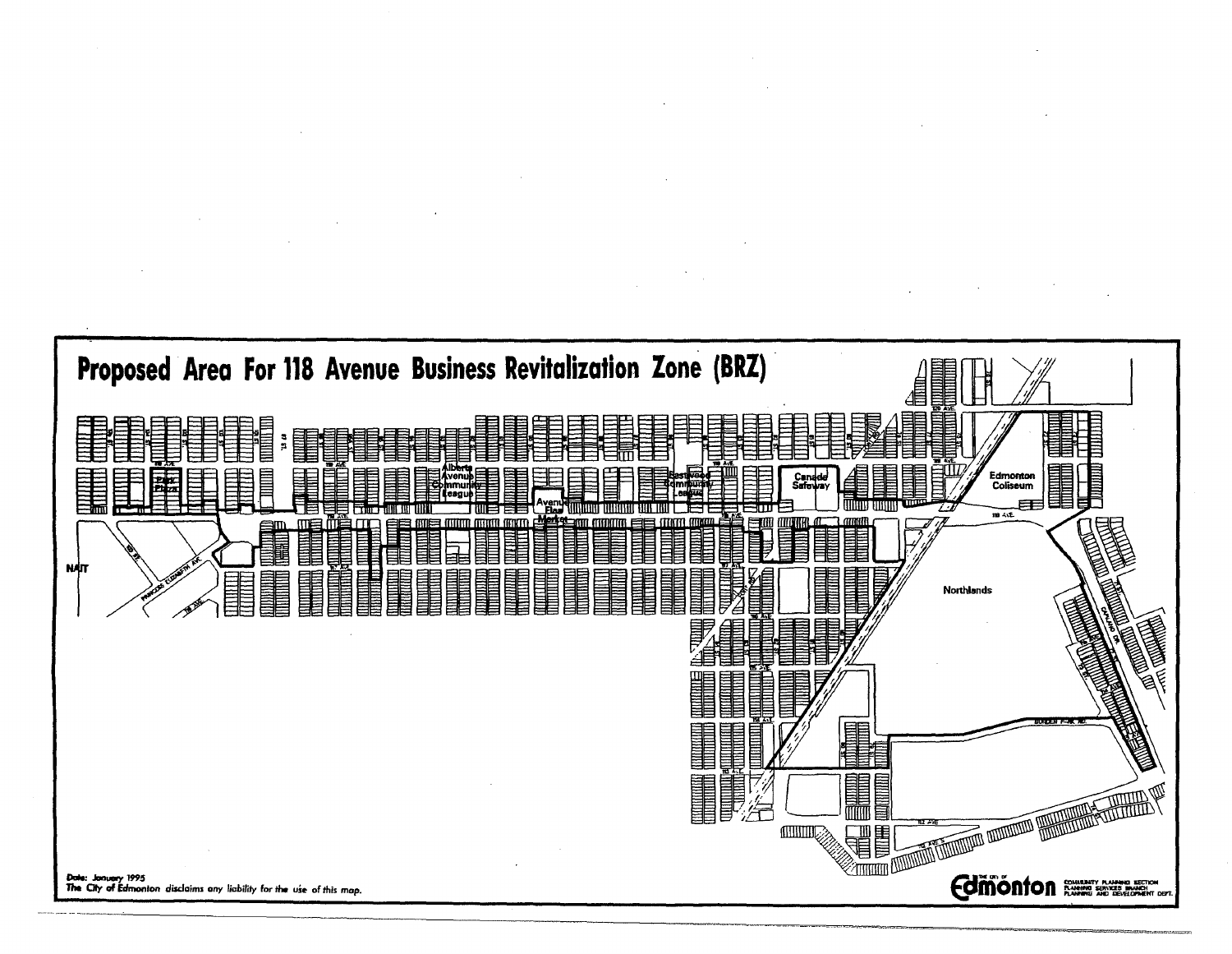DATE:  $\sqrt{u}$ ne  $\frac{1}{3}\frac{1}{3}$ 

#### TO: Mayor Jan Reimer and City Council Municipality of Edmonton, Alberta

We the undersigned, as duly authorized representatives of the hereinafter named persons, businesses, companies and institutions, HEREBY REQUEST on behalf of said persons, businesses, companies and institutions, THAT THE CITY COUNCIL OF EDMONTON, pursuant to the Alberta Municipal Government Act S.A. 1994, c. M-26 and Business Revitalization Zone Regulation (3), INSTITUTE A BYLAW:

- to designate the 118 Avenue area outlined by the boundaries marked on the attached map as a Business  $a)$ Revitalization Zone and prescribe its boundaries; and
- to establish a board of directors for the Business Revitalization Zone, the board being a corporation called  $b)$ "The 118 Avenue Business Association".

| <b>BUSINESS NAME</b>                                           | <b>ADDRESS</b>                                                                                                                                                                                                                 | SIGNATURE     | <b>PRINT</b>           |
|----------------------------------------------------------------|--------------------------------------------------------------------------------------------------------------------------------------------------------------------------------------------------------------------------------|---------------|------------------------|
| Channe Chwopvacts                                              | 11737835                                                                                                                                                                                                                       |               | HydermanBML SBHyderman |
| your and the                                                   | Parties In the State of the Second State of the Second State of the Second State of the Second State of the Second State of the Second State of the Second State of the Second State of the Second State of the Second State o |               |                        |
| SHOPPERS DRUG MART<br>BICHARD B. HACKMAN DOWS - B 9452-113 ave |                                                                                                                                                                                                                                |               | LOIS MASKELL           |
| CANDLELITE CAFE                                                | 8115-118AVE                                                                                                                                                                                                                    |               | BRVAIO FEUCHFER        |
| Greve Besinss Central                                          | $8810 - 118$ ave                                                                                                                                                                                                               | c             | C Gener                |
| 1. A Marie Company Company                                     | $11756 - 4175$                                                                                                                                                                                                                 |               | <u>Meinicipii</u>      |
|                                                                | $4565 - 118416$                                                                                                                                                                                                                | $7 - 7$       | Circitte Esterino      |
| $22 - 1$                                                       | $9351 - 1184 - 9$                                                                                                                                                                                                              | <u> Xo</u> il | FRACE ECIDRICUS        |
| ACTA REAS BRANCH                                               | $8804 - 118$ AVE                                                                                                                                                                                                               |               | LORRY WEST (MER        |
|                                                                |                                                                                                                                                                                                                                |               |                        |
|                                                                |                                                                                                                                                                                                                                |               |                        |
|                                                                |                                                                                                                                                                                                                                |               |                        |
|                                                                |                                                                                                                                                                                                                                |               |                        |
|                                                                |                                                                                                                                                                                                                                |               |                        |
|                                                                |                                                                                                                                                                                                                                |               |                        |
|                                                                |                                                                                                                                                                                                                                |               |                        |
|                                                                |                                                                                                                                                                                                                                |               |                        |
|                                                                |                                                                                                                                                                                                                                |               |                        |
|                                                                |                                                                                                                                                                                                                                |               |                        |
|                                                                |                                                                                                                                                                                                                                |               |                        |
|                                                                |                                                                                                                                                                                                                                |               |                        |

WITNESS <u>SPLLL</u>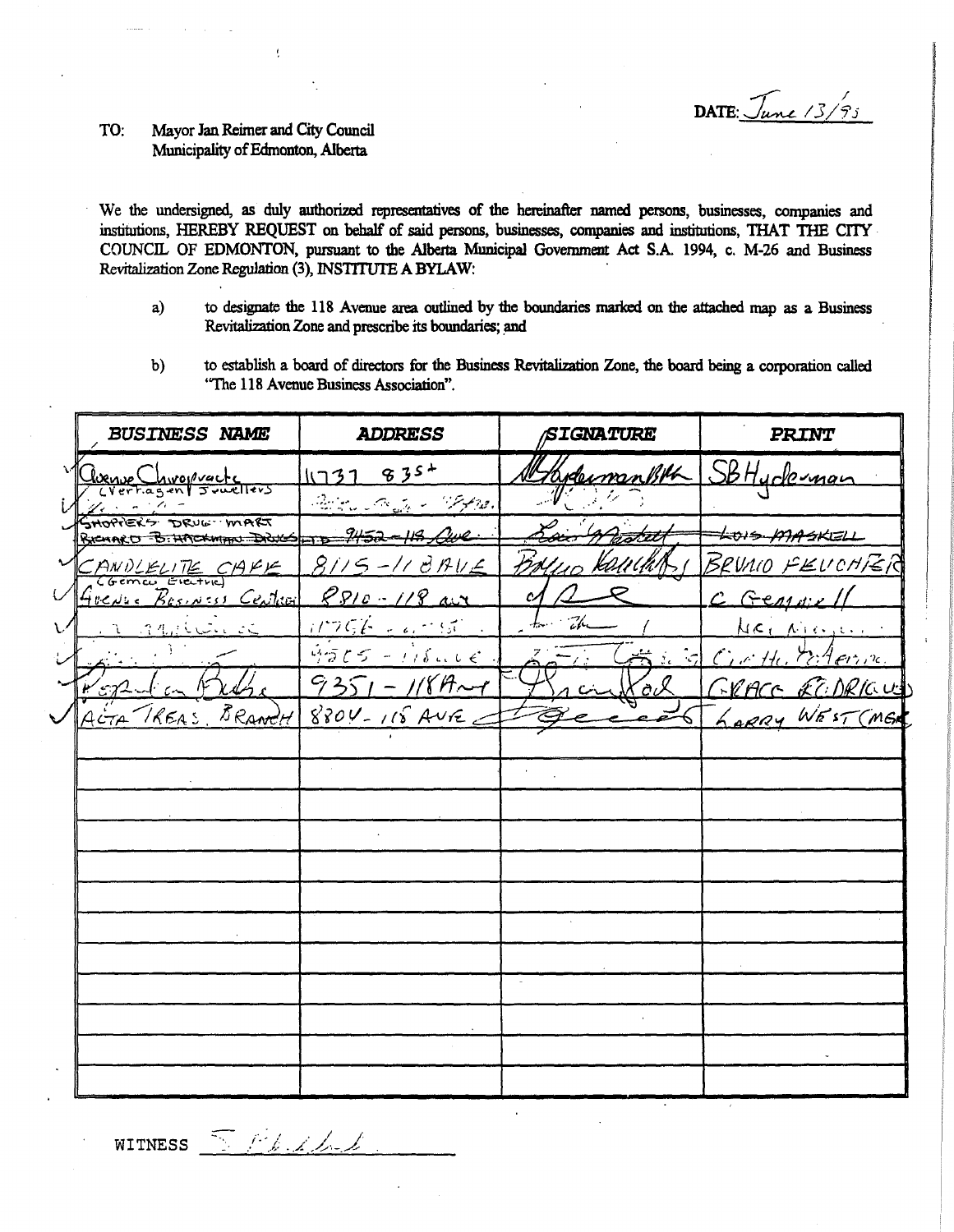DATE:  $\sqrt{Im(13/75)}$ 

#### Mayor Jan Reimer and City Council TO: Municipality of Edmonton, Alberta

We the undersigned, as duly authorized representatives of the hereinafter named persons, businesses, companies and institutions, HEREBY REQUEST on behalf of said persons, businesses, companies and institutions, THAT THE CITY COUNCIL OF EDMONTON, pursuant to the Alberta Municipal Government Act S.A. 1994, c. M-26 and Business Revitalization Zone Regulation (3), INSTITUTE A BYLAW:

- to designate the 118 Avenue area outlined by the boundaries marked on the attached map as a Business a) Revitalization Zone and prescribe its boundaries; and
- to establish a board of directors for the Business Revitalization Zone, the board being a corporation called b) "The 118 Avenue Business Association".

| <b>BUSINESS NAME</b>                                | <b>ADDRESS</b>      | SIGNATURE | PRINT            |
|-----------------------------------------------------|---------------------|-----------|------------------|
| GEORGE'S CYCLE                                      | 9340-118 AVE        | Ton Mr.l  | RON MOORE        |
| $\frac{91}{16}$ $\frac{62}{16}$ $\frac{C_{16}}{16}$ | $9151 - 115$ Are1   | 1' Banks  | WILE RECKS       |
|                                                     | $-450 - 118 - 265$  | Machel    | 1. 5-2192-20122  |
| Nonvood Exchange                                    | $4409 - 119$ $AU =$ |           | CHARLES ZOHNER   |
| Burre Travel Suc                                    | $11733 - 9557$      |           | Henry Woy ds Tra |
| <u> Polar Bear Health</u>                           | 9342-118 ave        |           | Vanda Bradtowry  |
| ALFIE MYHRE'S MWIK                                  | $8735 - 118$ NUE    |           | ALFIE MYHRE      |
| <u>COCCHRODER COMPARTIES</u>                        |                     |           | CONFROGATI ROCKE |
| Stace Black                                         |                     |           |                  |
| Inited Small Bissues                                | $8811118$ Ave202    |           | Sharon Blacklock |
| i<br>Glalan Drugs                                   | $8901 - 115$ /rue   |           | LCM-Glone        |
|                                                     |                     |           |                  |
|                                                     |                     |           |                  |
|                                                     |                     |           |                  |
|                                                     |                     |           |                  |
|                                                     |                     |           |                  |
|                                                     |                     |           |                  |
|                                                     |                     |           |                  |
|                                                     |                     |           |                  |
|                                                     |                     |           |                  |
|                                                     |                     |           |                  |
| WITNESS                                             |                     |           |                  |

 $1.4.4924...$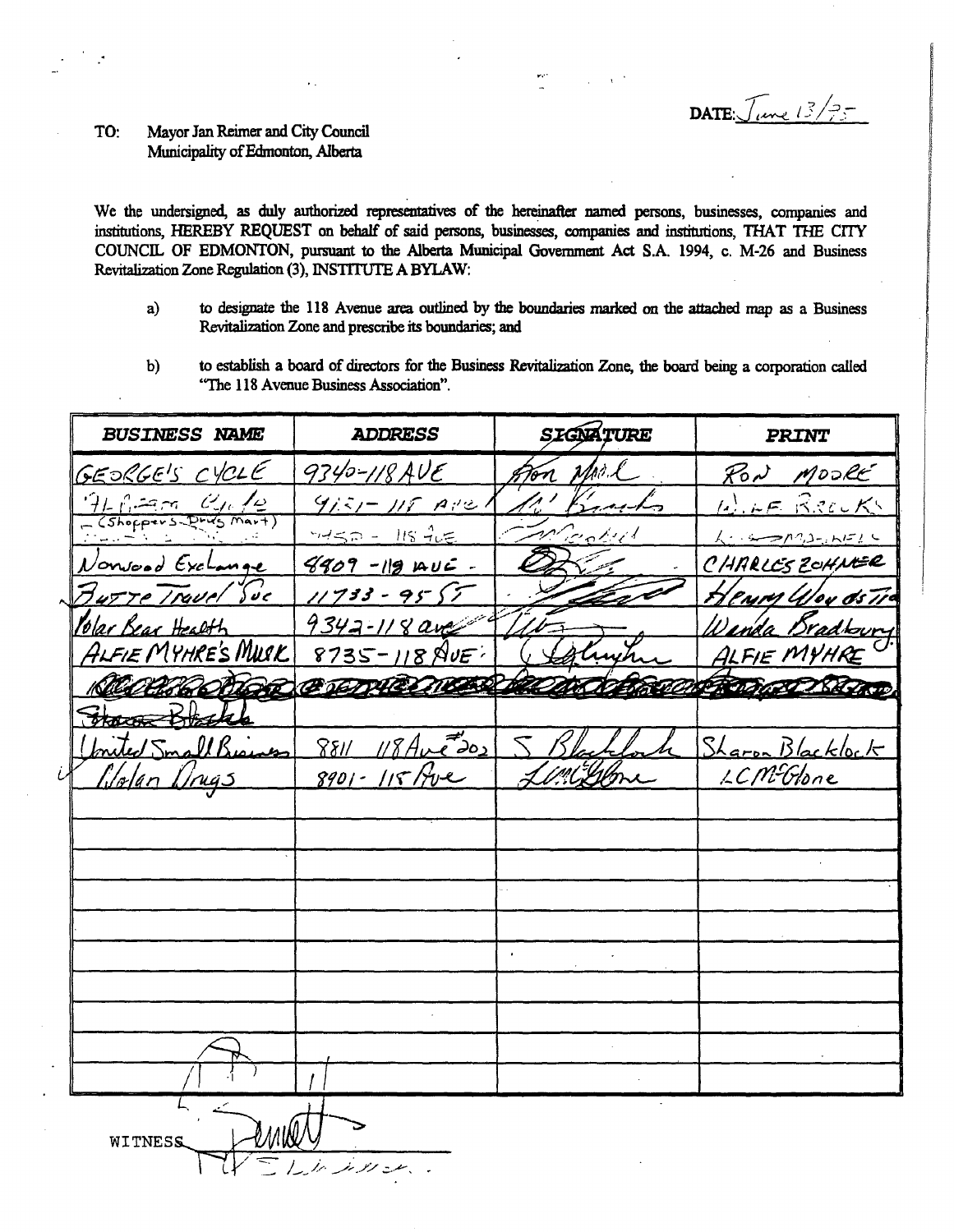DATE:  $J_{\mu\mu}$  /  $\frac{1}{2}$ 

### Mayor Jan Reimer and City Council TO: Municipality of Edmonton, Alberta

We the undersigned, as duly authorized representatives of the hereinafter named persons, businesses, companies and institutions, HEREBY REQUEST on behalf of said persons, businesses, companies and institutions, THAT THE CITY COUNCIL OF EDMONTON, pursuant to the Alberta Municipal Government Act S.A. 1994, c. M-26 and Business Revitalization Zone Regulation (3), INSTITUTE A BYLAW:

- to designate the 118 Avenue area outlined by the boundaries marked on the attached map as a Business a) Revitalization Zone and prescribe its boundaries; and
- to establish a board of directors for the Business Revitalization Zone, the board being a corporation called  $b)$ "The 118 Avenue Business Association".

| <b>BUSINESS NAME</b>             | <b>ADDRESS</b>              | ŞȚGNATURE                                            | <b>PRINT</b>                                 |
|----------------------------------|-----------------------------|------------------------------------------------------|----------------------------------------------|
| WILLIAM B. BAZIUK F.C.           | $1201,881 + 113$ AVE        |                                                      | $W.$ BAZ14/                                  |
| OWERS By Ty LERS                 | $9136 - 118$ Ave            | lat stell                                            | PAT Steinkey                                 |
| ouilas Bohã                      | 10129 Princes Cire          |                                                      | Douglas Bohy                                 |
| Wenit TriAping                   | $9544 - 1184 - E$           |                                                      | JoHn VETESTIC                                |
| TIMOHOE INII HELP-DOSSH          | 9247-118Ave                 |                                                      | $T111146E \in  H $                           |
| THE LUCCACE CENTER               | $9325 - 1180$               |                                                      | <b>STOUEE</b>                                |
| <u>Sans Furniture</u>            | 11305-94 st                 |                                                      | Dorothy Kamle                                |
| <u> Leople Mac Harpto</u>        | $(1515 - 114)$ $-1600$      | <b>TILLA</b><br>$\mathcal{U}, \mathcal{H}$<br>ti U.C | $H(f)$ $\mathcal{P}$ , $H$ $\Omega$ $\Omega$ |
| SELECTA PARTERY                  | 7°41' – 9°5°51              | fi Aar X                                             | UMDE PEPY                                    |
| SPICE VILLAGE                    | $9419 - 118446$             | 41                                                   | AMMAD WALI                                   |
| W MARY QUEEN                     | 94951871E                   |                                                      | A HALED FARHAH                               |
| QweEIN<br>DAIRY                  | $9023 - 118$ AVG            |                                                      | MICHAZL TUNA                                 |
| A ALCOVERTIVE RES 8809 - 118 AIT |                             |                                                      | ALAIN CHEWL                                  |
| Hth DY http://                   | $S_{\lambda}$ t (c u -//) m |                                                      | CKACC KOJRILL.                               |
| Action Muller                    | $8025 - 118$ Ave            |                                                      | $\mathsf{Aut}^-$                             |
|                                  |                             |                                                      |                                              |
|                                  |                             |                                                      |                                              |
|                                  |                             |                                                      |                                              |
|                                  |                             |                                                      |                                              |
|                                  |                             |                                                      |                                              |
|                                  |                             |                                                      |                                              |

S. Phillips **WITNESS**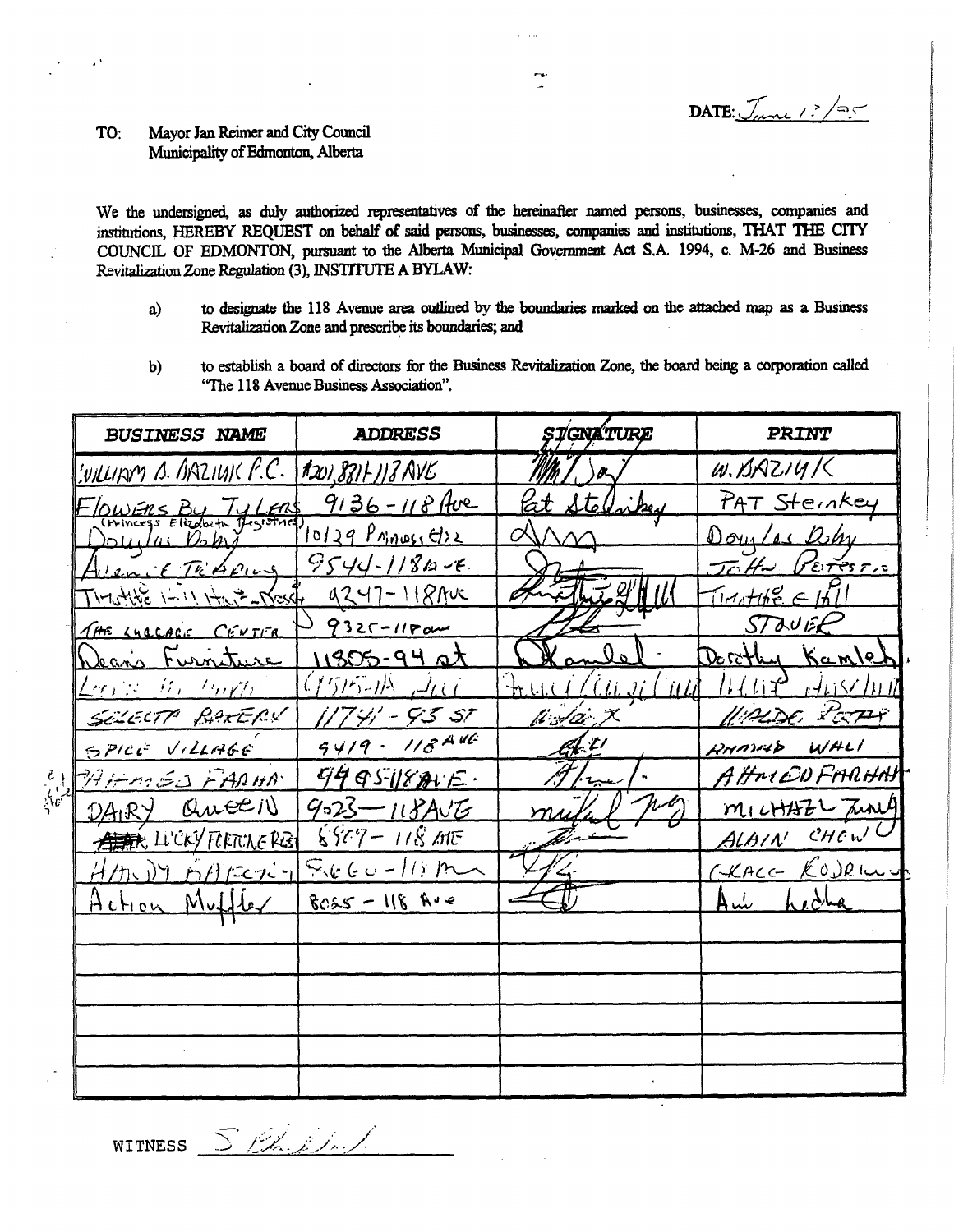# $5 - 95$ **DATE**

#### Mayor Jan Reimer and City Council TO: Municipality of Edmonton, Alberta

We the undersigned, as duly authorized representatives of the hereinafter named persons, businesses, companies and institutions, HEREBY REQUEST on behalf of said persons, businesses, companies and institutions, THAT THE CITY COUNCIL OF EDMONTON, pursuant to the Alberta Municipal Government Act S.A. 1994, c. M-26 and Business Revitalization Zone Regulation (3), INSTITUTE A BYLAW:

- to designate the 118 Avenue area outlined by the boundaries marked on the attached map as a Business a) Revitalization Zone and prescribe its boundaries; and
- to establish a board of directors for the Business Revitalization Zone, the board being a corporation called  $\mathbf{b}$ "The 118 Avenue Business Association".  $\overline{1}$

|             | <b>BUSINESS NAME</b>                                              | <b>ADDRESS</b>                          | SIGNATURE    | <b>PRINT</b>                                    |
|-------------|-------------------------------------------------------------------|-----------------------------------------|--------------|-------------------------------------------------|
|             | OLFES GARAGE8314 118 AUE                                          |                                         |              | KE WOLFE                                        |
|             | ر، مصلحه در ک                                                     | $\frac{1}{24.001}$ (1724 - 118 m)       |              | KIEN LEE                                        |
|             | Crothle                                                           | <u> 8368-118810E</u>                    |              | LDiebe                                          |
|             | アミ りや                                                             | ほにぼぶり<br>7 A W                          | 2.62         | わく アコンド                                         |
|             | $\sim$ $\sim$ $\sim$<br>$\frac{r_{\mathcal{U}}}{r_{\mathcal{U}}}$ | $\mathscr{C}$ and the $\mathscr{D}$     |              | 157112B                                         |
|             | レビュ ねいし カストラ かくな                                                  | $M_{3k} - N_{5} A E$                    | 10000000     | $D_{\text{FAC}} = D_{\text{FAC}}$               |
|             | $-6.29$<br>$\mathbb{R}^n$ on $\mathbb{R}^n$ .                     | 6743. 773 C.C                           |              | 4450N RAHUI                                     |
| $\geqslant$ | the home of cela                                                  | $9410 - 115$ thang                      | ルハイル         | Rahinian                                        |
|             | $(5 + 4)$                                                         | $\mathcal{L}(\mathcal{L}(\mathcal{A}))$ |              | 112222112                                       |
|             |                                                                   | $8737 - 118$ Ane                        | un usan      | ERG US ON                                       |
|             | Inun 1:                                                           | <u> 3523 - 11201</u>                    |              | 'E LIIVE FL                                     |
|             | MCS<br>$\mathscr{L}$                                              | アヒ<br>118.20                            |              | 11 Pic Kaynning                                 |
|             | Nerico                                                            | 8232-774254                             |              | BEVERLEY CLACKER                                |
|             | $0$ cr/s                                                          | CHO - 1/8 Aul                           |              | $D$ our $\sum$ $\omega$ ( $\alpha$ 4 $\omega$ ) |
|             | InCaks                                                            | 10412 118aue                            | mreda Klains | HONDA KEARNS                                    |
|             | DICKERING ALS                                                     | $8812 - 118$ Are                        |              | <b>BRENDA</b><br><u>IRUSS</u>                   |
|             | THE BUND DUCK                                                     | <u>10 YIlo 118 ANE</u>                  |              | MIKE ANDERSON.                                  |
|             | Boston V. 27A (marionary 10115 PENEUSSE 12 Abs                    |                                         |              | Coron Nanct.                                    |
|             | GRUM INN                                                          | 11845.235.251.12                        |              | $D_{\nu}/2$ rus                                 |
|             |                                                                   |                                         |              |                                                 |

WITNESS COMMUNICATION  $\overline{\mathcal{P}}_{\mathcal{X}(\mathcal{C}\mathcal{Y})\times\mathcal{Z}(\mathcal{X})}$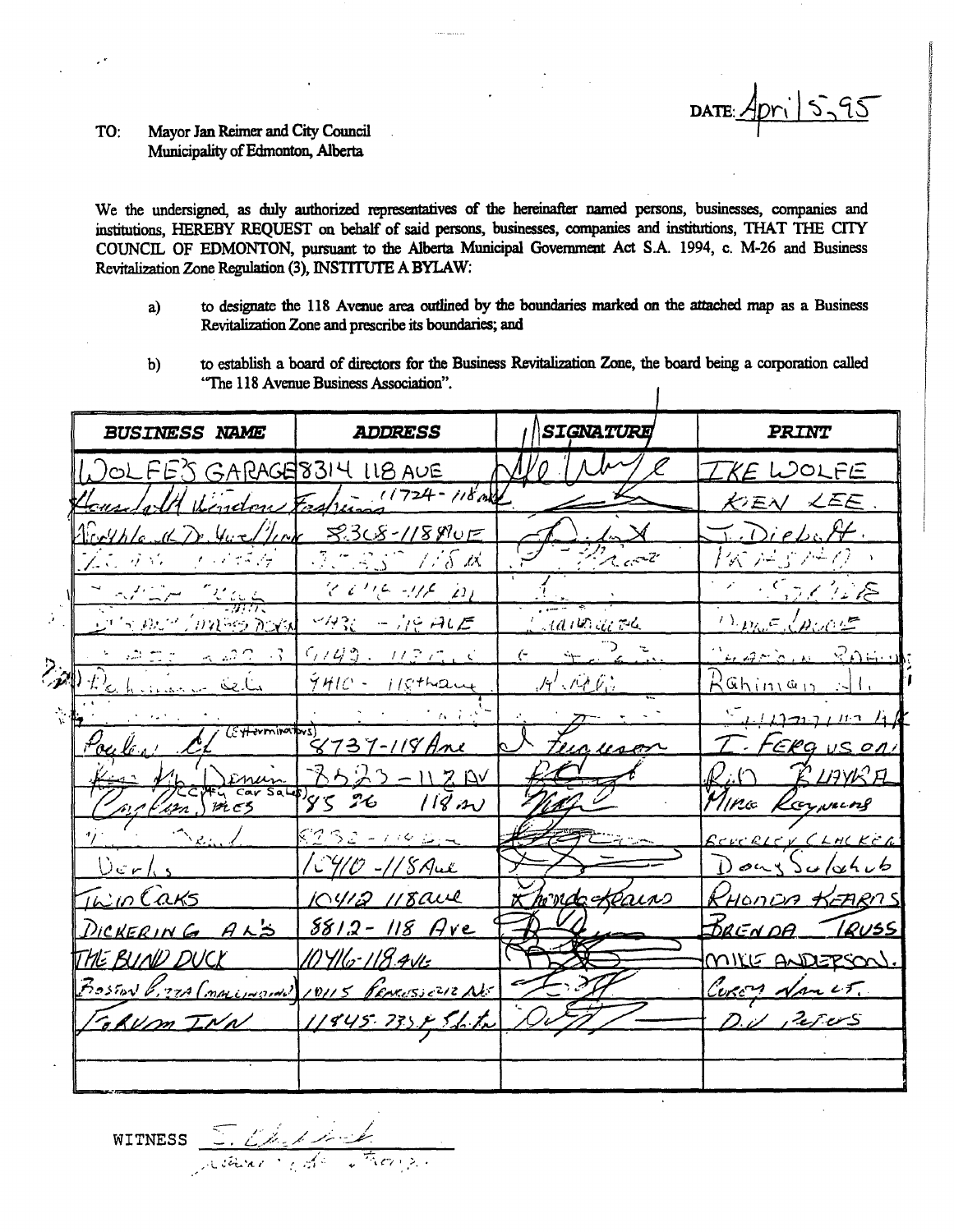DATE:  $\sqrt{2\pi}$ 

#### TO: Mayor Jan Reimer and City Council Municipality of Edmonton, Alberta

We the undersigned, as duly authorized representatives of the hereinafter named persons, businesses, companies and institutions, HEREBY REQUEST on behalf of said persons, businesses, companies and institutions, THAT THE CITY COUNCIL OF EDMONTON, pursuant to the Alberta Municipal Government Act S.A. 1994, c. M-26 and Business Revitalization Zone Regulation (3), INSTITUTE A BYLAW:

- to designate the 118 Avenue area outlined by the boundaries marked on the attached map as a Business a) Revitalization Zone and prescribe its boundaries; and
- to establish a board of directors for the Business Revitalization Zone, the board being a corporation called  $b)$ "The 118 Avenue Business Association".

| <b>BUSINESS NAME</b>                   | <b>ADDRESS</b>                   | <i><b>SIGVATURE</b></i> | PRINT                         |
|----------------------------------------|----------------------------------|-------------------------|-------------------------------|
| El Salvado Le come car 8702-118 avec   |                                  | - Artisca               | Tose Currica                  |
| NORTHPOINT from                        | 9549-1187                        | $\rightarrow$           | CLYDERAN                      |
| 5.01.31444                             | $4413 + 1517.$                   | $\sqrt{2}$              |                               |
| PUSSYCAT VIDEO                         | $8905 - 11806$<br>$8954 - 11806$ | Shuli Kh                | CHARLIE KHA                   |
|                                        |                                  | JUNIUN ELOT             |                               |
| VAXBERTA DEFENSIVE                     | $5255 - 11600$                   | Winnier                 | VISHVA JUNEJ                  |
| UFASCINATION VIDED                     | $6260 - 11804$                   | you mothly              | VISANA JUMESA                 |
| M Lars For Less                        | $11739 - 932.$                   | Delfen.                 | Keith Dyer                    |
|                                        | $12201 - 10301$                  |                         | CATHY LI                      |
| Oxford Day Care<br>Garrel PLAZA BINGO) | <u> 10210 - 118 Ave</u>          |                         | JOSEPH MCLAUGHLIN             |
| Vienanter Edents                       | 10/21 - Frincen El Au            |                         | Buchim Leagon Grotton Reagand |
| TAI SUPMARINE                          | 96-19 1188HV                     | Watt                    | MICK SOULANDROR               |
| Marca Jury                             | 9132-118 au                      | Kaulit                  | Maria Jeine                   |
| <u>Ruick Bele</u>                      |                                  |                         |                               |
| Save Philaline                         | 11660.44537                      |                         | LENA FOR                      |
| Ver enplan                             | $11765 - 9557$                   | TIRE VILLAGE            |                               |
| <u> Coliseum Mohawk 11820-72st</u>     |                                  | Hallarch Charet         | Wollard Cheret                |
| TERRATO DEMINIES SAME                  | $11932 - 103.57.$                | تتخضم لمعارضهم          | H. G. MJAATVEIT               |
| TARK APAR LIGUAR STORE 115316 -163 DC  |                                  | Du mhom                 | DANE MARSCHI                  |
| TABC Weddings 10428-118 Ave            |                                  |                         | Bruce Demkin                  |
|                                        |                                  |                         |                               |

Stillechlock **WITNESS**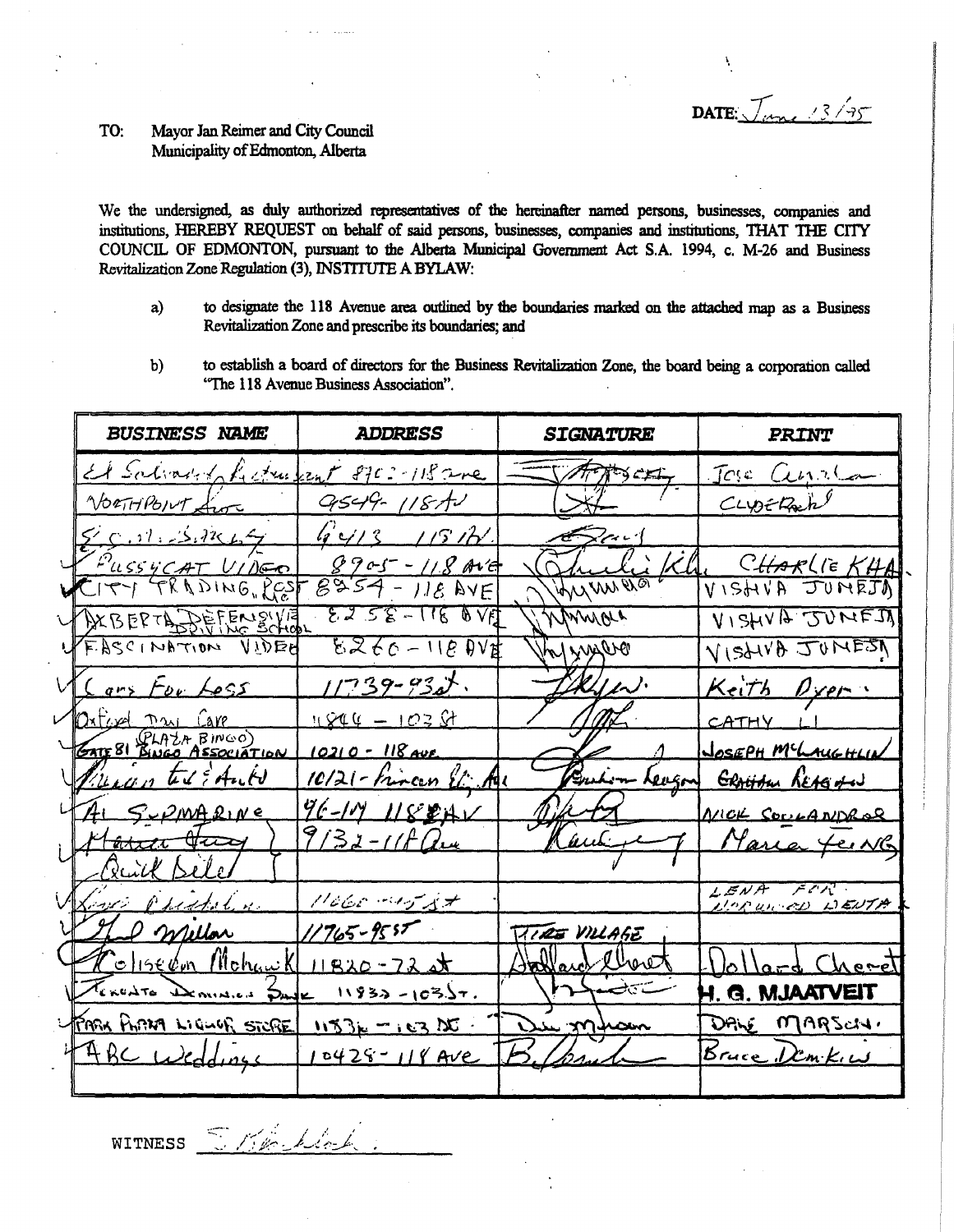**DATE:**  $\sqrt{\mu}$  20/95

## TO: Mayor Jan Reimer and City Council **Municipality of Edmonton, Alberta**

We the undersigned, as duly authorized representatives of the hereinafter named persons, businesses, companies and **institutions, HEREBY REQUEST on behalf of said persons, businesses, companies and institutions, THAT THE CITY COUNCIL OF EDMONTON, pursuant to the Alberta Municipal Government Act SA 1994, c. M-26 and Business Revitalization Zone Regulation (3), INSTITUTE A BYLAW:** 

- **a) to designate the 118 Avenue area outlined by the boundaries marked on the attached map as a Business Revitalization Zone and prescribe its boundaries; and**
- **b) to establish a board of directors for the Business Revitalization Zone, the board being a corporation called "The 118 Avenue Business Association".**

| "The 118 Avenue Business Association". |                                                    |                  |                        |  |  |  |
|----------------------------------------|----------------------------------------------------|------------------|------------------------|--|--|--|
| <b>BUSINESS NAME</b>                   | <b>ADDRESS</b>                                     | <b>SIGNATURE</b> | PRINT                  |  |  |  |
| Eastwood Auto BodyLTH                  | $11843 - 7254$                                     |                  | Offo BARZ              |  |  |  |
| BANK.<br><u>Scotin</u>                 | $\frac{1}{2}$<br><u>1185+</u>                      |                  | BH-WARSIS              |  |  |  |
| <u>enver</u>                           | $\overline{S}$<br>$8\frac{1}{2}$<br>$\mathscr D$ i |                  | Toe McNamary           |  |  |  |
| ROPICO                                 | 8654<br>- $1/8$ and                                |                  | $J\alpha\omega$ Employ |  |  |  |
|                                        | $9410 -$<br>$118$ cane                             |                  | Rahiman                |  |  |  |
|                                        |                                                    |                  |                        |  |  |  |
|                                        |                                                    |                  |                        |  |  |  |
|                                        |                                                    |                  |                        |  |  |  |
|                                        | π                                                  |                  | $\ddot{\phantom{a}}$   |  |  |  |
|                                        |                                                    |                  |                        |  |  |  |
|                                        |                                                    |                  |                        |  |  |  |
|                                        |                                                    |                  |                        |  |  |  |
|                                        |                                                    |                  |                        |  |  |  |
|                                        |                                                    |                  |                        |  |  |  |
|                                        |                                                    |                  |                        |  |  |  |
|                                        |                                                    |                  |                        |  |  |  |
|                                        |                                                    |                  |                        |  |  |  |
|                                        |                                                    |                  |                        |  |  |  |
|                                        | $\ddot{\ddot{}}$                                   |                  |                        |  |  |  |
|                                        |                                                    |                  |                        |  |  |  |
|                                        |                                                    |                  |                        |  |  |  |
|                                        |                                                    |                  |                        |  |  |  |

S Blacklock WITNESS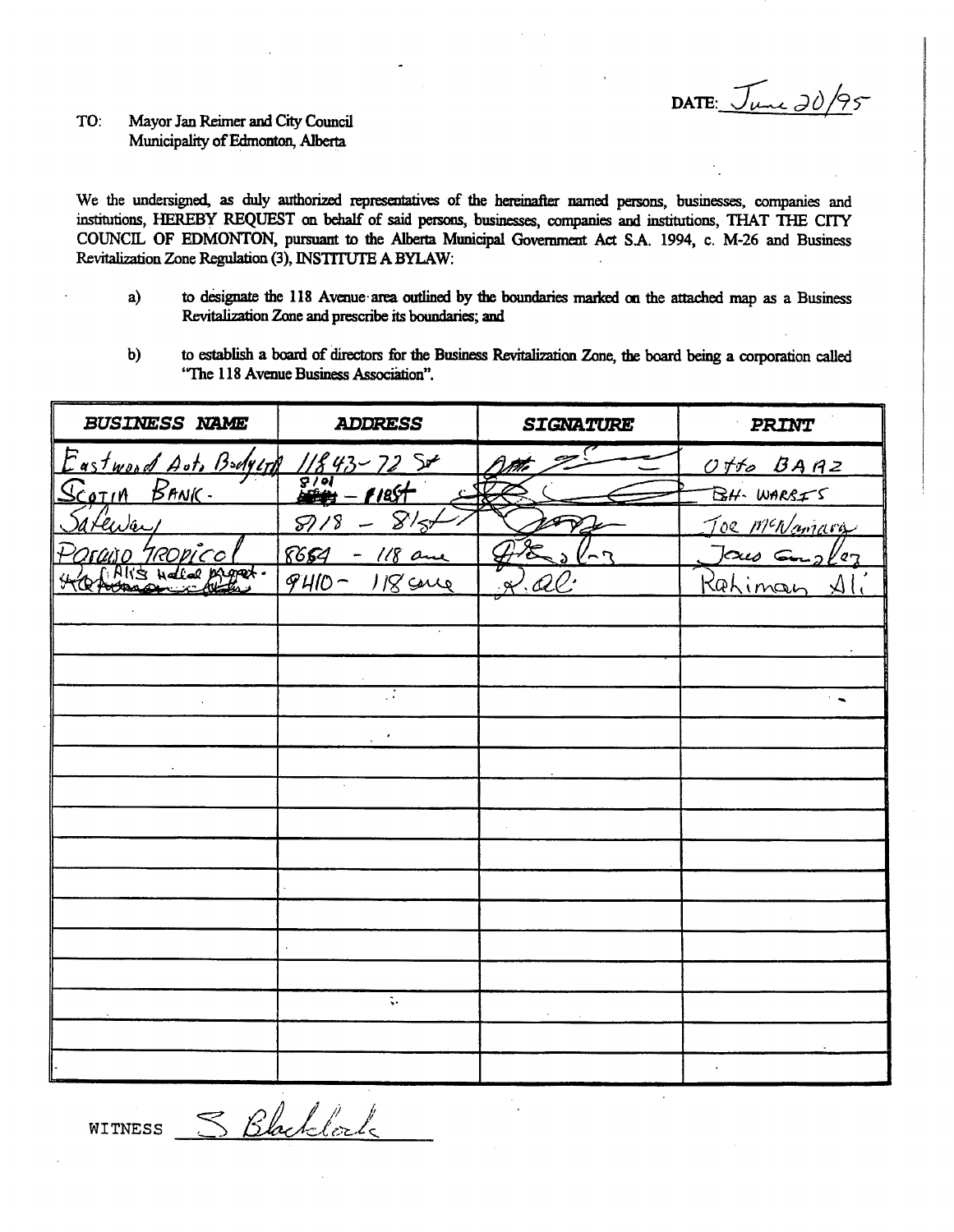### IN THE MATTER OF A REQUEST TO THE CITY OF EDMONTON, IN THE PROVINCE OF ALBERTA

AND IN THE MATTER OF S.224(3)a OF THE MUNICIPAL GOVERNMENT ACT, BEING CHAPTER M-26 OF THE REVISED STATUTES OF ALBERTA (1994)

### AFFIDAVIT

I,  $\frac{\sum_{a=0}^{n} P_{a} L_{a}}{n}$  OF EDMONTON, ALBERTA, BUSINESSMAN MAKE OATH AND SAY:

1. THAT I was present and did personally witness each of the signatures set/fprth, on every page of the attached request (except my own signature on beat of *United Small Pusiness,* which was witnessed by  $\rceil$ 

THAT at the bottom of each page of the attached request is my ature as wit ess (except my signature on behalf of A I am the signature which is the signature 120110 Dunctif, as witness).

3. THAT I am of the full age of 18 years.

4. THAT I am representing the interests of  $\frac{1}{2}$ ,  $\frac{1}{2}$ ,  $\frac{1}{2}$ ,  $\frac{1}{2}$ ,  $\frac{1}{2}$ ,  $\frac{1}{2}$ ,  $\frac{1}{2}$ ,  $\frac{1}{2}$ ,  $\frac{1}{2}$ ,  $\frac{1}{2}$ ,  $\frac{1}{2}$ ,  $\frac{1}{2}$ ,  $\frac{1}{2}$ ,  $\frac{1}{2}$ ,  $\frac{1}{2}$ ,  $\frac{1}{2}$ ,  $\$ a company named in the attached request and which is shown on the current assessment roll of the city of Edmonton as being assessed for business assessment with respect to the area contained in the proposed 118 Avenue Business Revitalization Area.

5. THAT I do verily believe that each signatory 1) is of the age of 18 years and 2) is duly authorized to sign his or her name as the case may be, on behalf of the person, business, company, institution or other entity on behalf of which he or she is purporting to sign, 3) each of the persons, businesses, companies, institutions or other entities listed in the attached request is shown on the current assessment roll of the city of Edmonton as being assessed for business assessment with respect to the proposed 118 Avenue Business Revitalization Area or is located and carrying on business within the boundaries of the proposed 118 Avenue Business Revitalization Area and accordingly is liable. to, pay business tax assessments levied within said Area.

Sworn before me at Edmonton, Alberta\_ this  $\angle$  day of  $\overline{J_{\nu}}$  , 1992.75.

Fille Manitle A Commissioner For Oaths in and for the Province of Alberta

ETELKA MAZZOTTA Comnissioner for Oatl:s Expiry December 1:1, 1997

3. Bh. I. L.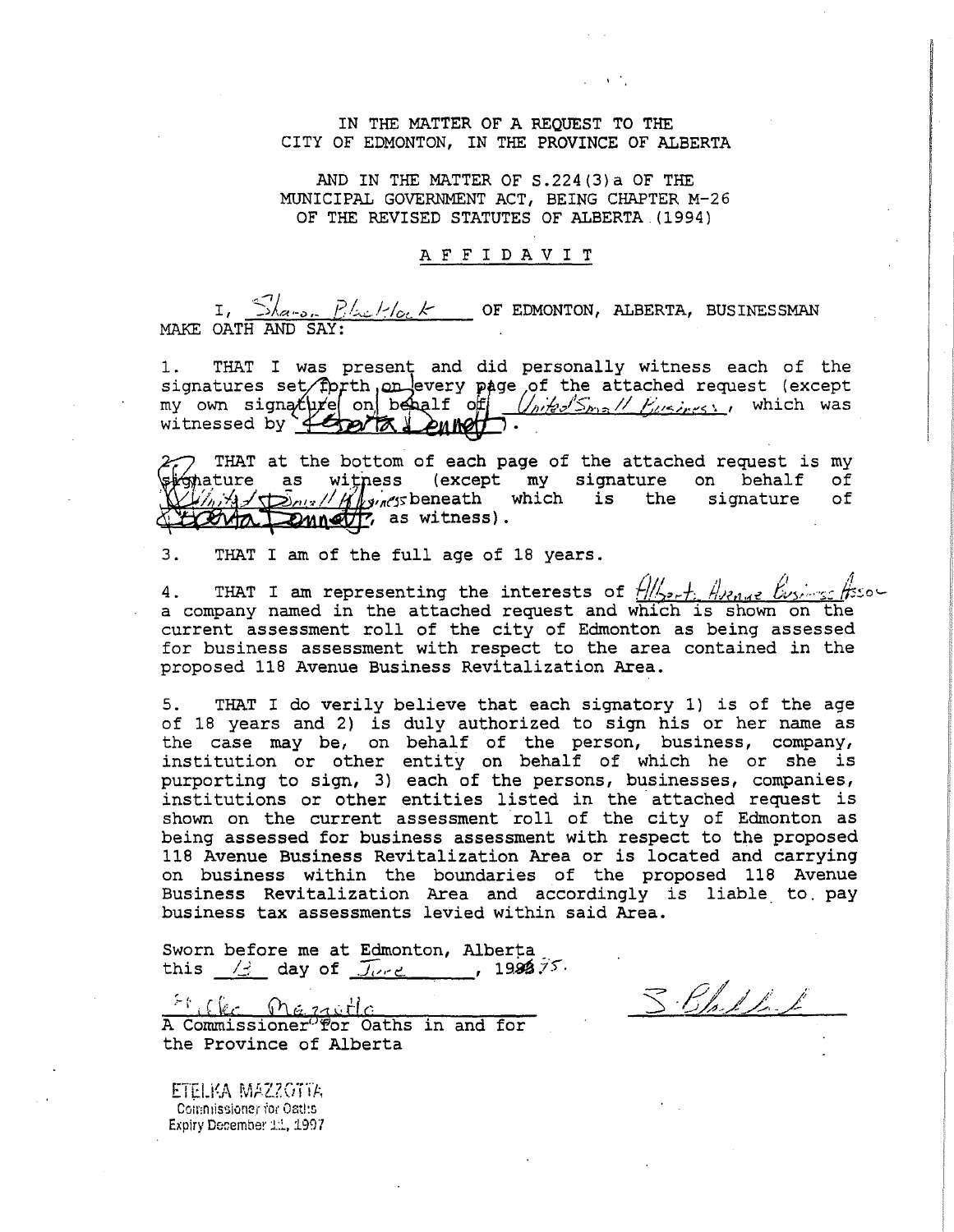IN THE MATTER OF A REQUEST TO THE CITY OF EDMONTON, IN THE PROVINCE OF ALBERTA

AND IN THE MATTER OF S.224(3)a OF THE MUNICIPAL GOVERNMENT ACT, BEING CHAPTER M-26 OF THE REVISED STATUTES OF ALBERTA (1994)

### AFFIDAVIT

./  $\frac{1}{2\pi\sqrt{1+\sigma^2+\sigma^2}}$  of EDMONTON, ALBERTA, BUSINESSMAN MAKE OATH AND SAY:

1. THAT I was present and did personally witness each of the signatures set forth on every page of the attached request (except my own signature on behalf of  $\frac{1}{2}$  and  $\frac{1}{2}$  music which was witnessed by

2. THAT at the bottom of each page of the attached request is my signature as witness (except my signature on behalf of (except my signature on behalf , beneath which is the signature of , as witness).

3. THAT I am of the full age of 18 years.

4. THAT I am representing the interests of  $A_{\mathcal{L}}$ -da (Alvan of Fusce, Algerman) a company named in the attached request and which is shown' on the current assessment roll of the city of Edmonton as being assessed for business assessment with respect to the area contained in the 'proposed 118 Avenue Business Revitalization Area.

5. THAT I do verily believe that each signatory 1) is of the age of 18 years and 2) is duly authorized to sign his or her name as the case may be, on behalf of the person, business, company, institution or other entity on behalf of which he or she is purporting to sign, 3) each of the persons, businesses, companies, institutions or other entities listed in the attached request is shown on the current assessment roll of the city of Edmonton as being assessed for business assessment with respect to the proposed 118 Avenue Business Revitalization Area or is located and carrying on business within the boundaries of the proposed 118 Avenue Business Revitalization Area and accordingly is liable. to pay business tax assessments levied within said Area.

Sworn before me at Edmonton, Alberta this  $75^{\frac{11}{1-20}}$  day of  $\sqrt{u_hw}$ , 1992.5

ستم موسوعية المحافظة المستشرق tille the rattice and for . the Province of Alberta

Ļ. *• .x.4\*/)/\*/* ' .

ETELKA MAZZOTTA Commissioner for Oaths Expiry December 11, 1997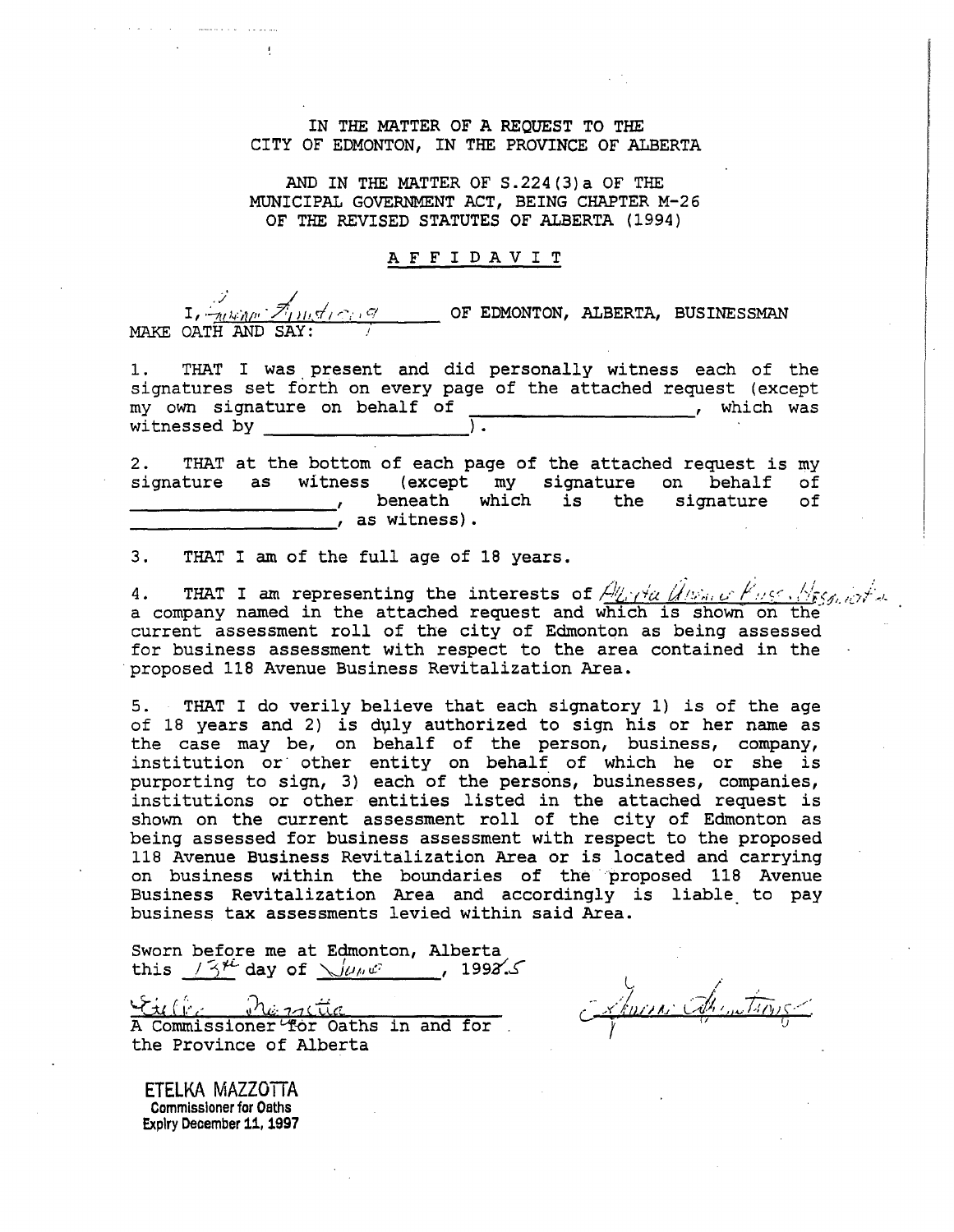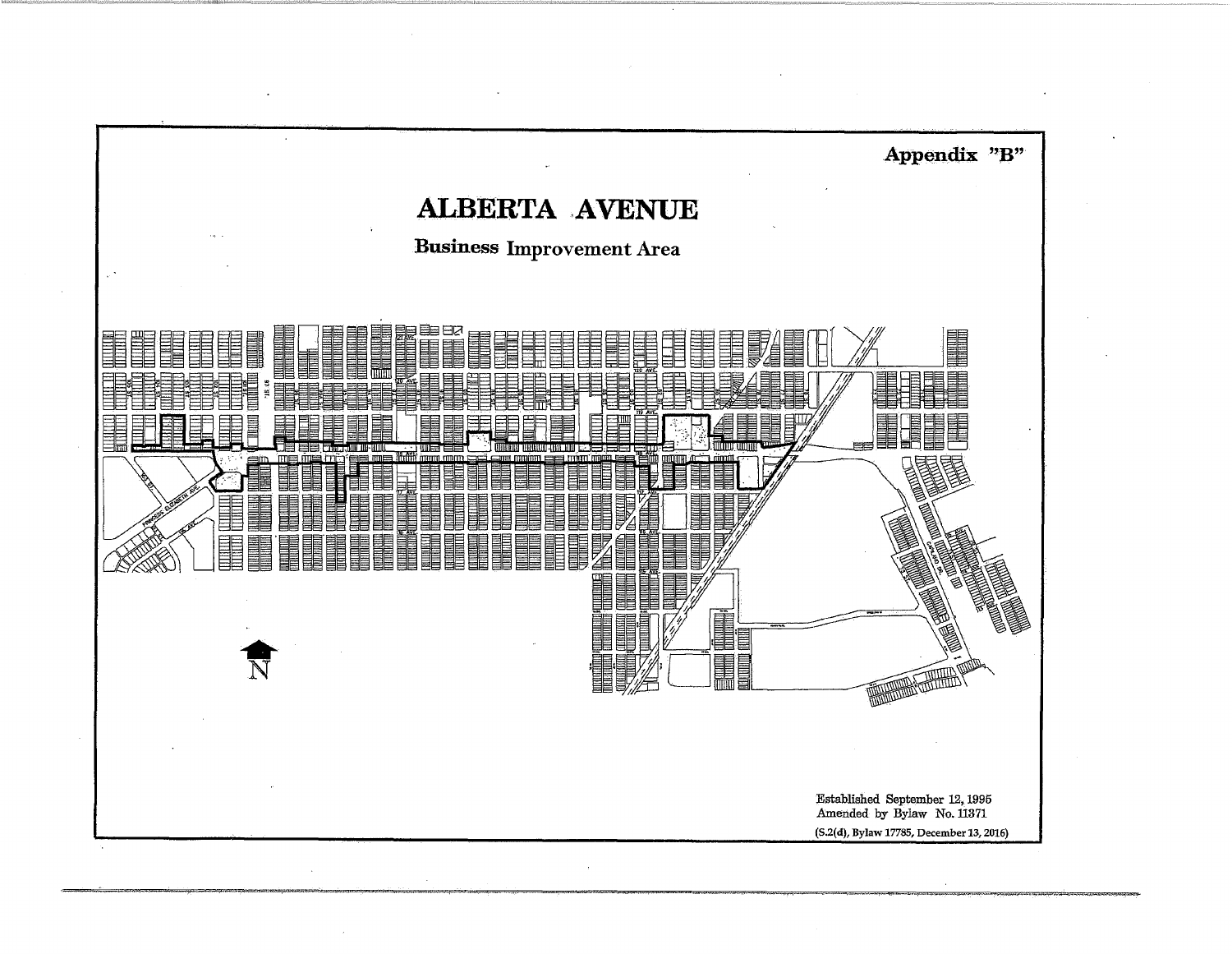### BOUNDARIES OF EDMONTON ALBERTA AVENUE BUSINESS IMPROVEMENT AREA

The Edmonton Alberta Avenue Business Improvement Area shall consist of all lots lying within the following boundaries:

On the West

Originating at 118 Avenue and 105 Street, north one lot to the east/west lane located north of 118Avenue.

On the North

Originating at the intersection of 105 Street and the east/west lane located north of 118 Avenue, east to 104 Street, north to 119 Avenue, east to 103 Street, south to the north boundary of the second (2nd) lot north of 118 Avenue, east to the north/south lane, north one lot, east to 102 Street, south to the north boundary of the , first (1st) lot north of 118 Avenue, east to the north/south lane, north one lot, east to 101 Street, south one lot, east to 97 Street, north four lots, east to the north/south lane, south two lots, east to the north/south lane located east of 95A Street, south one lot, east to 95 Street, north to the east/west lane located north of 118 Avenue, east along the east/west lane to 93 Street, continue in a straight line through the Alberta Avenue Community League site to 92 Street, east along the east/west lane to the north/south lane located east of 92 Street, east along the north boundary of the third (3rd) lot north of 118 Avenue to 90 Street, north on 90 Street to the east/west lane, east along the east/west lane to 89 Street, south to the north boundary of the lot located north of the east/west lane, east to the north/south lane, south to the east/west lane, east along the lane to 86 Street, continue east in a straight line through the Eastwood Community League site and along the north boundary of the second (2nd) lot north of 118 Avenue to the north/south lane located east of 83 Street, east along the east/west lane to 82 Street, north on 82 Street to 119 Avenue, east on 119 Avenue to 80 Street, south on 80 Street to the north boundary of the second (2nd) lot located north of the east/west lane, east to the north/south lane located east of 80 Street, south along the north/south lane to the east/west lane located north of 118 Avenue, east along the east/west lane to 78 Street, south on 78 Street to 118 Avenue, east on 118 Avenue to the LRT tracks.

On the East Originating at 118 Avenue, west of the LRT tracks, south along the LRT tracks to 117Avenue.

On the South Originating at 117 Avenue, west of the LRT tracks, west on 117 Avenue to 79 Street, north on 79 Street to the east/west lane located south of 118 Avenue, west along the east/west lane to the north/south lane located east of 82 Street, south along the north/south lane to 117 Avenue, west on 117 Avenue to the north/south lane located east of 83 Street, north along the north/south lane to the south boundary of the fourth (4th) lot south of 118 Avenue, west to 83 Street, north two lots, west along the south boundary of the third (3rd) lot south of 118 Avenue to 84 Street, west along the east/west lane located south of 118 Avenue to 86 Street, south one lot, west along the south boundary of the fourth (4th) lot south of 118 Avenue to 87 Street, west along the east/west lane located south of 118 Avenue to the north/south lane located east of 89